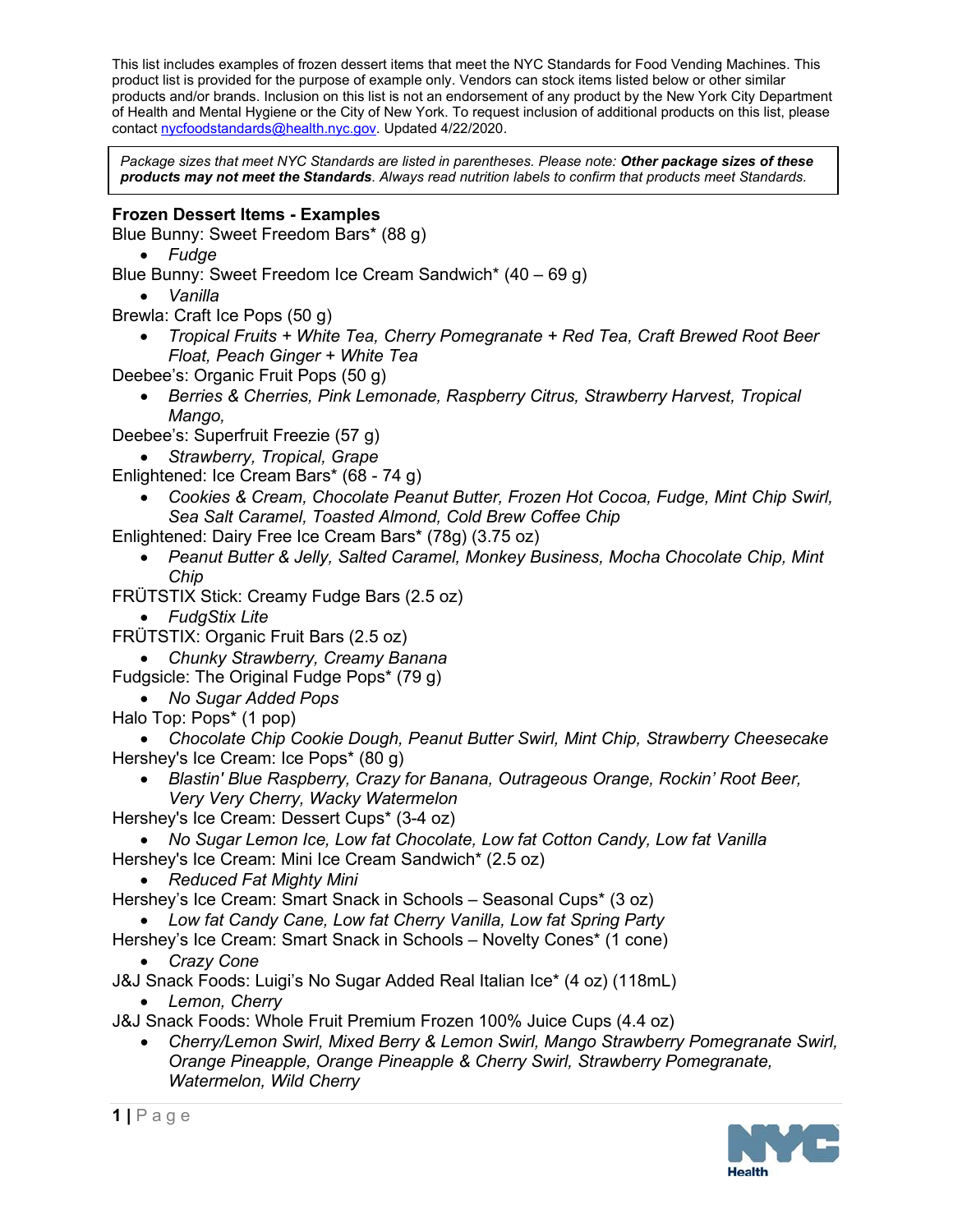This list includes examples of frozen dessert items that meet the NYC Standards for Food Vending Machines. This product list is provided for the purpose of example only. Vendors can stock items listed below or other similar products and/or brands. Inclusion on this list is not an endorsement of any product by the New York City Department of Health and Mental Hygiene or the City of New York. To request inclusion of additional products on this list, please contac[t nycfoodstandards@health.nyc.gov.](mailto:nycfoodstandards@health.nyc.gov) Updated 4/22/2020.

*Package sizes that meet NYC Standards are listed in parentheses. Please note: Other package sizes of these products may not meet the Standards. Always read nutrition labels to confirm that products meet Standards.*

J&J Snack Foods: Whole Fruit Premium Frozen 100% Juice Bars (2-3 oz)

- *Outrageous Orange, Sour Apple-licious, Very Berry, Wild Cherry*
- J&J Snack Foods: Minute Maid Frozen 100% Juice Bars (2.25 oz) (66 mL)
	- *Orange, Cherry, Grape*

Jack & Jill Ice Cream: Fat-Free No Sugar Added Ice Cream Cups\* (4 oz) (70 g)

• *Vanilla, Chocolate, Cherry Vanilla*

Nestle: Outshine Fruit Bars (1.5 oz)

• *Strawberry, Lemon, Lime, Raspberry, Tangerine*

- Nestle: Outshine Fruit Bars, No Sugar Added\* (1 bar)
- *Black Cherry, Mixed Berry, Raspberry, Strawberry, Strawberry Kiwi, Tangerine*  Nestle: Outshine Fruit & Veggie Bars (1 bar)
	- *Tangerine Medley, Blueberry Medley, Strawberry Rhubarb, Tropical Banana Medley, Watermelon Harvest, Peach Mango Medley*
- Popsicle: Simply Popsicle (49 g)
- *Orange, Cherry, Grape, , Strawberry, Raspberry* Popsicle: Ice Pops\* (45 – 49 g)
	- *Orange, Cherry, Grape, Lemonade, Blue Raspberry (e.g. Despicable Me), Watermelon (e.g. Star Wars), Multi-Flavored (e.g. Marvel Avengers)*
- Popsicle: Ice Pops Tropical Paradise\* (52 g)
- *Mango, Pineapple, Island Punch, Strawberry Banana* Popsicle: Ice Pops Scribblers\* (72 g)
- *Cherry, Orange, Raspberry, Watermelon*
- Popsicle: Ice Pops Rainbow\* (53 g)
- *Lemonade, Blue Raspberry, Strawberry, Watermelon* Popsicle: Ice Pops Sours\* (50 g)
- *Orange, Blue Raspberry, Green Apple*
- Popsicle: Spongebob Squarepants Pop Ups\* (52 g)
- *Lemon-Lime, Raspberry, Orange*
- Popsicle: Ice Pops Jolly Rancher\* (49 g)
	- *Grape, Cherry, Blue Raspberry, Green Apple*
- Popsicle: Sugar-Free Ice Pops\* (47 50 g)
	- *Orange, Cherry, Grape, Hawaiian Pineapple, Tropical Orange, Caribbean Fruit Punch, Raspberry, Strawberry*
- Ruby Rocket's Frozen Pops\* (1bar) (50g)
	- *Far Out Fudge, Galaxy Green, Gravity Grape, Meteorite Mango, Orbit Orange, Rock-It Red*
- Skinny Cow: Sandwiches\* (71 g)
	- *No Sugar Added Vanilla Gone Wild*
- Skinny Cow: Skinny Minis (40 g)

• *Not Fudging Around Chocolate Fudge Cones, Viva Vanilla Snackers\**  Tofutti: Frozen Desserts\* (40 g)

• *Chocolate Fudge Treats*

Tofutti: Frozen Desserts – Cuties Snack Sized Sandwiches\* (1bar) (40g)

• *Vanilla, Chocolate*

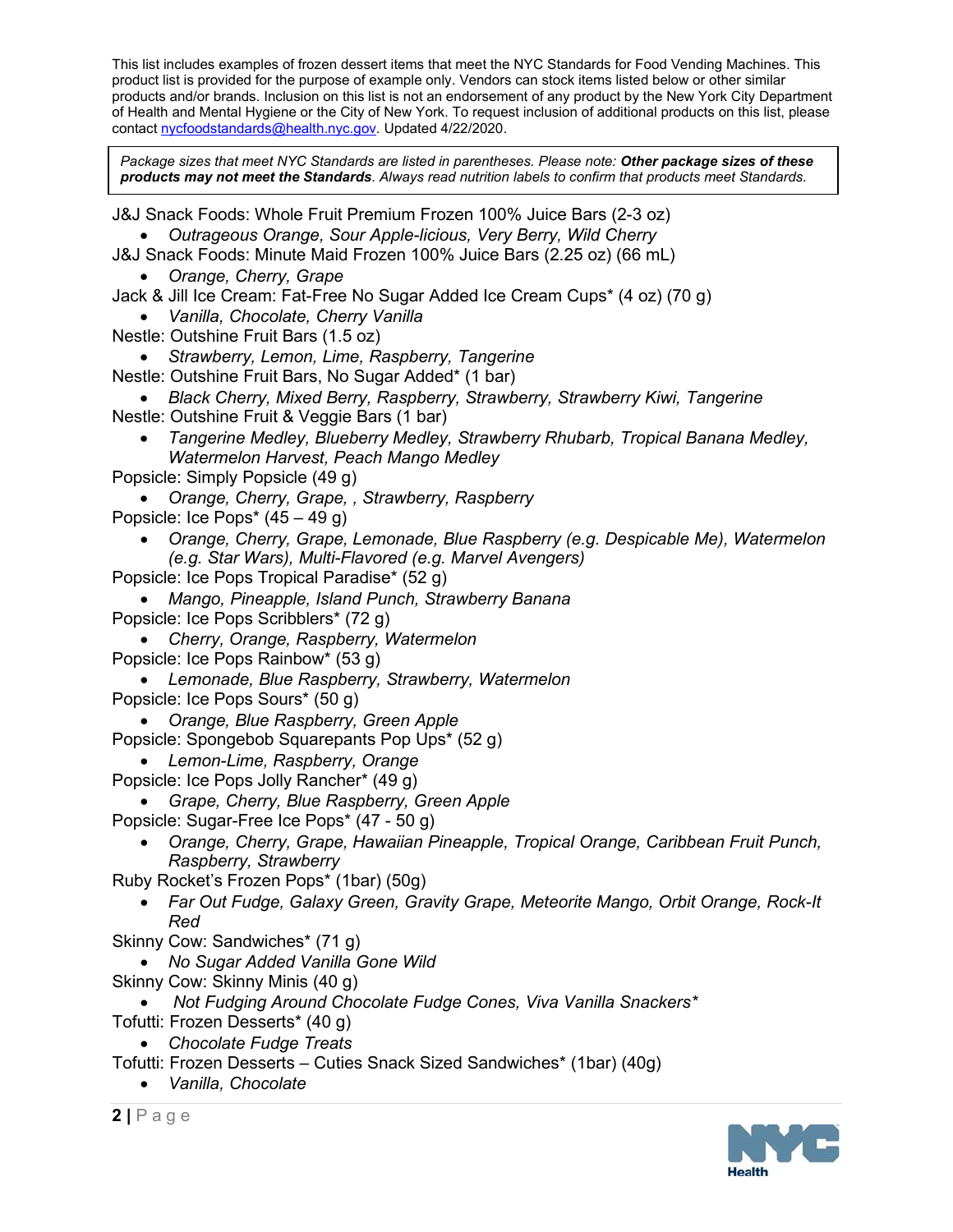This list includes examples of frozen dessert items that meet the NYC Standards for Food Vending Machines. This product list is provided for the purpose of example only. Vendors can stock items listed below or other similar products and/or brands. Inclusion on this list is not an endorsement of any product by the New York City Department of Health and Mental Hygiene or the City of New York. To request inclusion of additional products on this list, please contac[t nycfoodstandards@health.nyc.gov.](mailto:nycfoodstandards@health.nyc.gov) Updated 4/22/2020.

*Package sizes that meet NYC Standards are listed in parentheses. Please note: Other package sizes of these products may not meet the Standards. Always read nutrition labels to confirm that products meet Standards.*

## *The following products contain artificial flavors, artificial colors, and/or artificial or nonnutritive sweeteners. These products cannot be stocked in machines regularly used by children age 18 and under.*

Blue Bunny: Sweet Freedom Bars (88 g)

• *Fudge* 

Blue Bunny: Sweet Freedom Ice Cream Sandwich (40 – 69 g)

• *Vanilla*

Enlightened: Ice Cream Bars\* (68 - 74 g)

- *Cookies & Cream, Chocolate Peanut Butter, Frozen Hot Cocoa, Fudge, Mint Chip Swirl, Sea Salt Caramel, Toasted Almond, Cold Brew Coffee Chip*
- Enlightened: Dairy Free Ice Cream Bars (78g) (3.75 oz)
	- *Peanut Butter & Jelly, Salted Caramel, Monkey Business, Mocha Chocolate Chip, Mint Chip*
- Fudgsicle: The Original Fudge Pops (79 g)

• *No Sugar Added Pops* 

Halo Top: Pops (1 pop)

• *Chocolate Chip Cookie Dough, Peanut Butter Swirl, Mint Chip, Strawberry Cheesecake* Hershey's Ice Cream: Ice Pops (80 g)

• *Blastin' Blue Raspberry, Crazy for Banana, Outrageous Orange, Rockin' Root Beer, Very Very Cherry, Wacky Watermelon*

Hershey's Ice Cream: Dessert Cups (3-4 oz)

• No Sugar Lemon Ice, Low fat Chocolate, Low fat Cotton Candy, Low fat Vanilla Hershey's Ice Cream: Mini Ice Cream Sandwich (2.5 oz)

• *Reduced Fat Mighty Mini*

Hershey's Ice Cream: Smart Snack in Schools – Seasonal Cups (3 oz)

• *Low fat Candy Cane, Low fat Cherry Vanilla, , Low fat Spring Party* 

Hershey's Ice Cream: Smart Snack in Schools – Novelty Cones (1 cone) • *Crazy Cone*

J&J Snack Foods: Luigi's No Sugar Added Real Italian Ice (4 oz) (118mL)

• *Lemon, Cherry*

Jack & Jill Ice Cream: Fat-Free No Sugar Added Ice Cream Cups (4 oz) (70 g) • *Vanilla, Chocolate, Cherry Vanilla*

Nestle: Outshine Fruit Bars, No Sugar Added (1 bar)

• *Black Cherry, Mixed Berry, Raspberry, Strawberry, Strawberry Kiwi, Tangerine*  Popsicle: Ice Pops (45 – 49 g)

- *Orange, Cherry, Grape, Lemonade, Blue Raspberry (e.g. Despicable Me), Watermelon (e.g. Star Wars), Multi-Flavored (e.g. Marvel Avengers)*
- Popsicle: Ice Pops Tropical Paradise (52 g)
- *Mango, Pineapple, Island Punch, Strawberry Banana* Popsicle: Ice Pops Scribblers (72 g)
	- *Cherry, Orange, Raspberry, Watermelon*